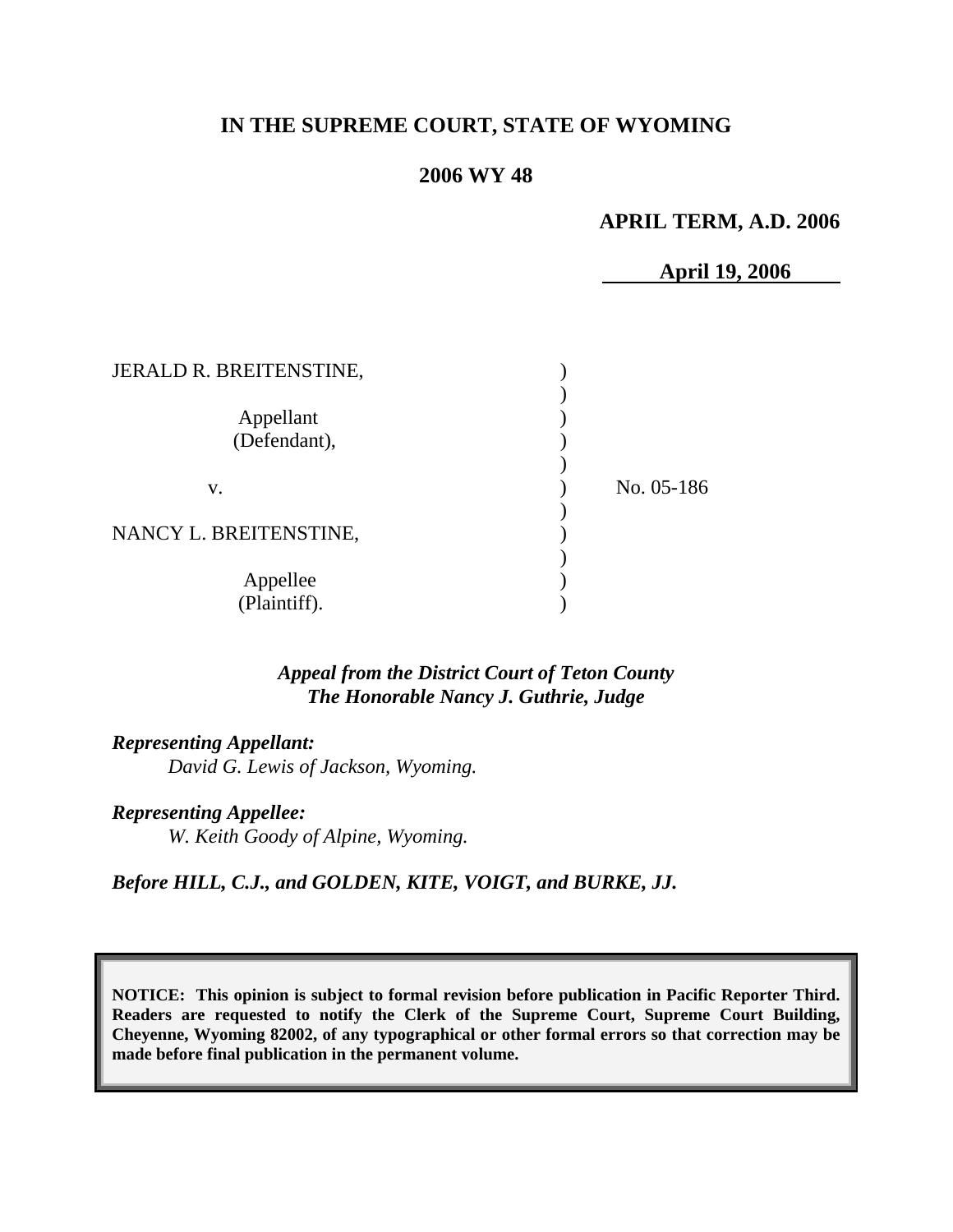### **VOIGT, Justice.**

 $\overline{a}$ 

[¶1] In 2001, the district court decided several issues in the divorce action between Jerald Breitenstine (Husband) and Nancy Breitenstine (Wife), and ultimately entered a judgment. In 2005, the district court awarded Wife \$196,930.17 pursuant to Wyo. Stat. Ann. § 20-2-111 (LexisNexis 2005) for the attorney's fees and costs Wife incurred while attempting to enforce the judgment against Husband. Husband now appeals the district court's decision, claiming that the statute did not authorize the district court to award Wife such fees and costs and that most of the fees and costs were unreasonable. We affirm.

#### **ISSUES**

[¶2] 1. Whether the district court had the authority, pursuant to Wyo. Stat. Ann. § 20-2-111, to award Wife attorney's fees and costs in the instant case?

2. Whether Husband has established that the district court abused its discretion in finding that such fees and costs were reasonable?

### **FACTS**

[¶3] The parties were divorced in February 1999. The district court entered findings of fact, conclusions of law, and a judgment (collectively "the judgment") concerning custody of the parties' two children, child support, alimony, and the equitable division of the marital estate in August 2001. More particularly, the district court: 1) granted Wife custody of both children; 2) ordered Husband to pay back child support (\$39,021.25 plus interest) and future child support (\$3,000 per month); 3) ordered Husband to provide (or reimburse Wife for) the children's medical insurance and to pay all uncovered medical costs; 4) awarded Wife back alimony (\$204,000 plus interest) and future alimony (\$2,000 per month); and 5) determined that the marital estate was "at least"  $$8,764,673$ <sup>[1](#page-1-0)</sup> —the district court awarded Wife one-half of that estate (\$4,382,233) and then reduced that amount by the value of Wife's residence (\$2,000,000), leaving a balance of \$2,382,233 (plus interest). Each party was to pay his or her respective attorney's fees and costs, except that the district court ordered Husband to reimburse Wife for half of a courtappointed expert's fees.

[¶4] In its findings, the district court emphasized Husband's fraudulent conduct leading up to the divorce proceedings and clearly anticipated that Wife would experience

<span id="page-1-0"></span><sup>1</sup> For a detailed account of the manner in which the parties accumulated the marital estate, *see Breitenstine v. Breitenstine*, 2003 WY 16, ¶¶ 3-6, 62 P.3d 587, 589-90 (Wyo. 2003).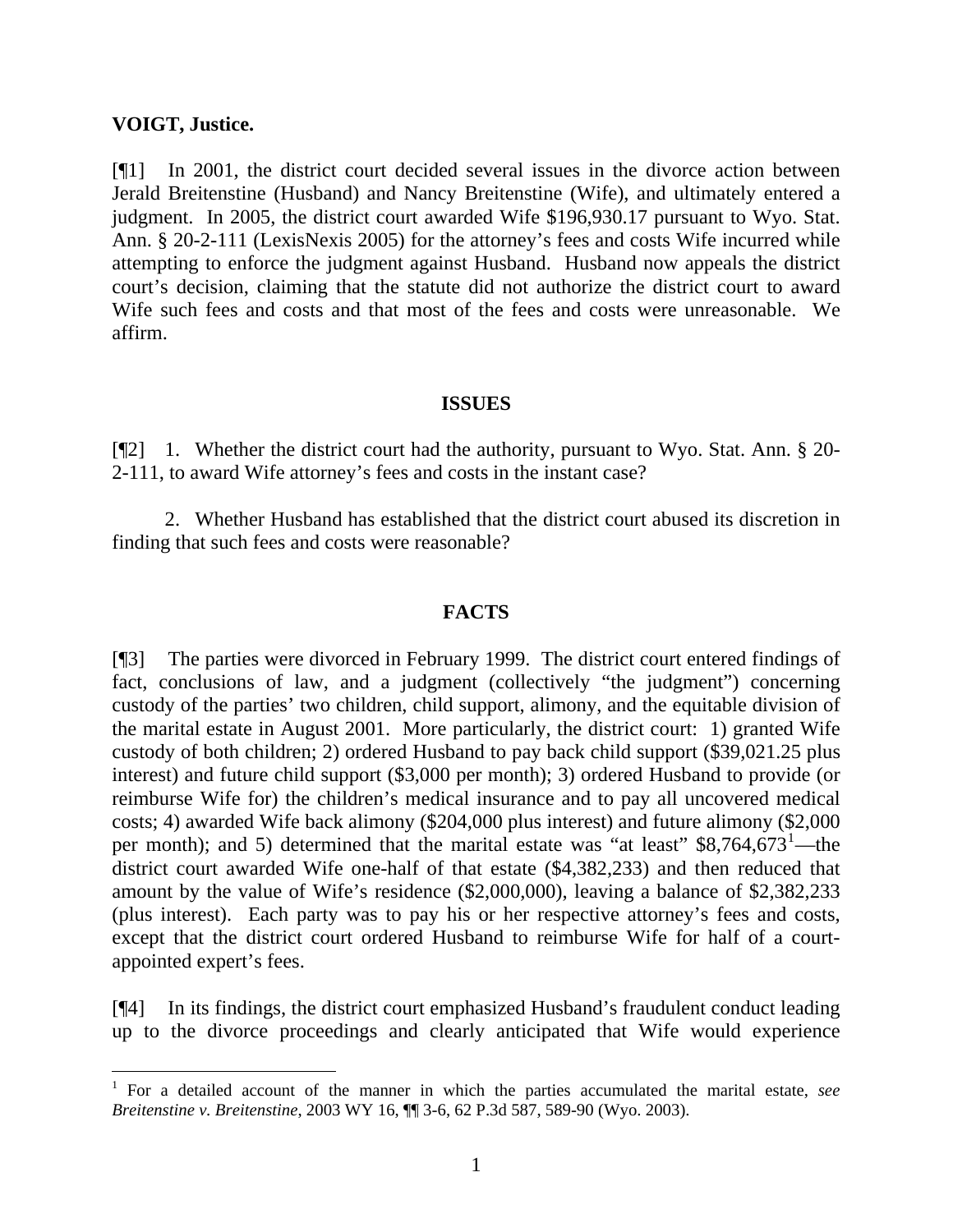difficulty in collecting the amounts Husband owed pursuant to the judgment. The district court concluded that Husband had "taken substantial steps to secrete  $\ldots$  assets<sup>[2]</sup> beyond the jurisdiction of [the district court] and the courts of the United States of America," including transferring "substantial" assets to asset protection trusts and other entities in the Bahamas. The "sole purpose" of these asset transfers was to defraud Husband's "creditors and potential creditors, including [Wife]" and Husband retained dominion and control over the assets he transferred. The district court ordered Husband to repatriate assets, to return the money he fraudulently took from his children's trusts (plus interest), and to assign property within his control to Wife to the "extent necessary to satisfy the judgment." Wife was also awarded some stock to assist her in collecting "the amounts due"; if the stock ever produced "something of value," Husband could petition the court for a credit.

[¶5] Husband appealed the district court's marital property division. We concluded that the district court did not abuse its discretion in dividing such property, but modified the district court's judgment in one respect. *See Breitenstine v. Breitenstine*, 2003 WY 16, ¶¶ 1, 26-27, 62 P.3d 587, 589, 594-95 (Wyo. 2003). We also determined that the district court's findings on the fraudulent nature of Husband's conduct leading up to the divorce proceedings were supported by the record, and noted that ordering Husband to assign assets to Wife "was to aid in collection, which is entirely appropriate given Husband's lack of compliance up until that point." *Id.*,  $\P$ [ 5, 11, 15, 18-25, 62 P.3d at 589-94.

[¶6] Husband's lack of compliance continued long after the district court entered the judgment in this case. In December 2001, it appears that the district court held Husband in civil contempt for failing to comply with the judgment and sanctioned Husband \$73,000 (plus interest). In February 2003, Wife sought to present the district court an accounting of "money that [she had] collected against the judgment" and to have the district court determine the balance Husband owed her pursuant to the judgment. The district court held a hearing and concluded that Husband had not paid certain amounts for child support, alimony, the children's health insurance and uncovered medical costs, the money necessary to reimburse the children's trusts, the expert's fees, and the aforementioned contempt sanction. The district court also found that Husband's failure to comply with its orders "forced [Wife] to retain legal counsel in both this country and in the [Bahamas] and [she] has incurred in excess of \$241,000 in attorney's fees in an attempt to recover the amounts due." Wife recovered \$803,756.55 and a \$550,000 Florida condominium "through these efforts," for which Husband received credit against the judgment. The district court ultimately ordered Husband to pay Wife \$2,419,658.97 and awarded her \$241,000 in attorney's fees. It does not appear that Husband appealed the district court's order.

<span id="page-2-0"></span><sup>&</sup>lt;sup>2</sup> The district court stated that Husband "is a person of some wealth, having an interest in real property, stocks, bonds and other securities, trusts, cash and various other assets."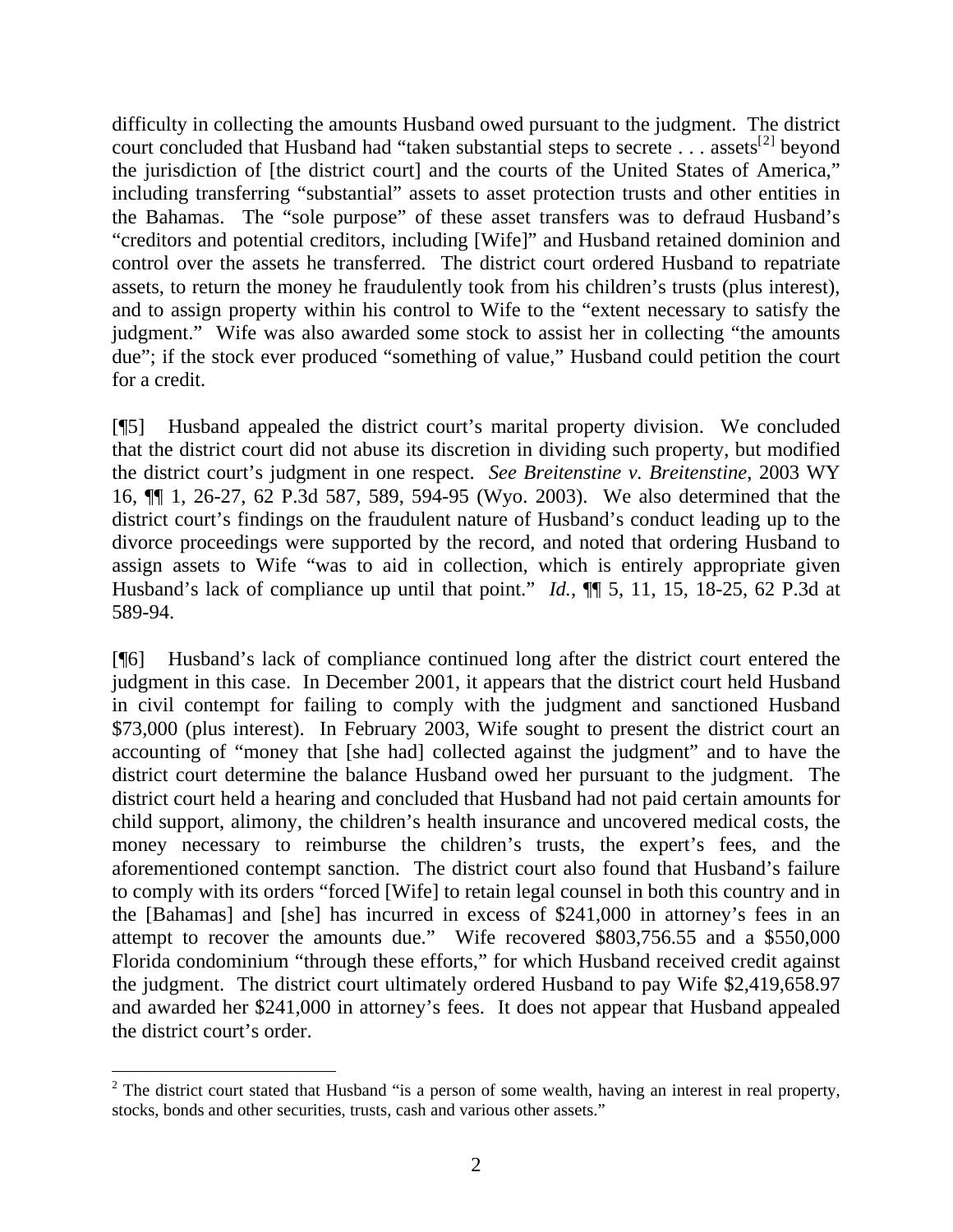[¶7] In October 2003, Wife filed a motion seeking attorney's fees for her efforts in "Florida and the Bahamas and elsewhere in an attempt to enforce the judgment and other" court orders, and additional reimbursement for the children's medical insurance and uncovered medical costs. After a hearing, the district court credited Husband for a November 200[3](#page-3-0) child support payment of  $$136,055.16$ ,<sup>3</sup> but concluded that Husband had not otherwise paid certain amounts for alimony, the children's health insurance and uncovered medical expenses, the money necessary to reimburse the children's trusts, the expert's fees, and the aforementioned contempt sanction. The district court also found that Wife had incurred in excess of \$433,017.96 in attorney's fees to recover the amounts due from Husband because of his "failure to abide by" its orders, ordered Husband to pay Wife  $$2,488,365.62$  $$2,488,365.62$  $$2,488,365.62$ , and awarded her  $$433,017.96$  in attorney's fees.<sup>4</sup> It does not appear that Husband appealed the district court's order.

[¶8] In March 2005, Husband filed a motion requesting that Wife account for "all money, shares of stock, real estate, or other property, and proceeds, she has obtained, by enforcement or other collection efforts" pursuant to the district court's original judgment. Wife submitted an accounting. She also asked the district court to award her \$196,930.17 for attorney's fees and costs she had "incurred since November 2003 because of [Husband's failure] to comply with the judgment" and filed the affidavit of an attorney who stated that such fees and costs were reasonable. Husband opposed Wife's request because the district court did not award Wife any attorney's fees in the original judgment and the district court did not have the authority to award Wife attorney's fees or costs for her subsequent efforts to enforce the judgment.

[¶9] The district court held a hearing on the matter in May 2005. At the hearing, Wife testified extensively about her difficulty enforcing the district court's judgment against Husband; Husband was still not paying willingly, which forced Wife to attempt to "garnish" Husband's known assets. Wife's efforts, and the bulk of the attorney's fees and costs generated therefrom, were concentrated in the Bahamas.<sup>[5](#page-3-2)</sup> Wife testified that it was necessary to retain attorneys in both Florida and the Bahamas because "there are two

<span id="page-3-0"></span> $3$  Wife testified that Husband's mother "arranged to pay the child support to have the warrant lifted so that [Husband] could come back to the United States."

<span id="page-3-1"></span><sup>4</sup> The \$433,017.96 apparently included the \$241,000 the district court awarded Wife in the prior

<span id="page-3-2"></span>proceeding.<br><sup>5</sup> The Bahamas figure prominently in this case. After the parties had accumulated substantial assets, Husband "wanted to move offshore" in "an effort to minimize taxes," so the parties moved to the Bahamas in 1989. *Breitenstine*, ¶ 4, 62 P.3d at 589. Wife testified that they bought some property, including a home and a villa, during the marriage and proceeded to live in the Bahamas for about eight years. However, the Bahamas is also where Husband engaged in the fraudulent conduct we previously detailed herein, including his transfer of substantial assets into an asset protection trust and other entities.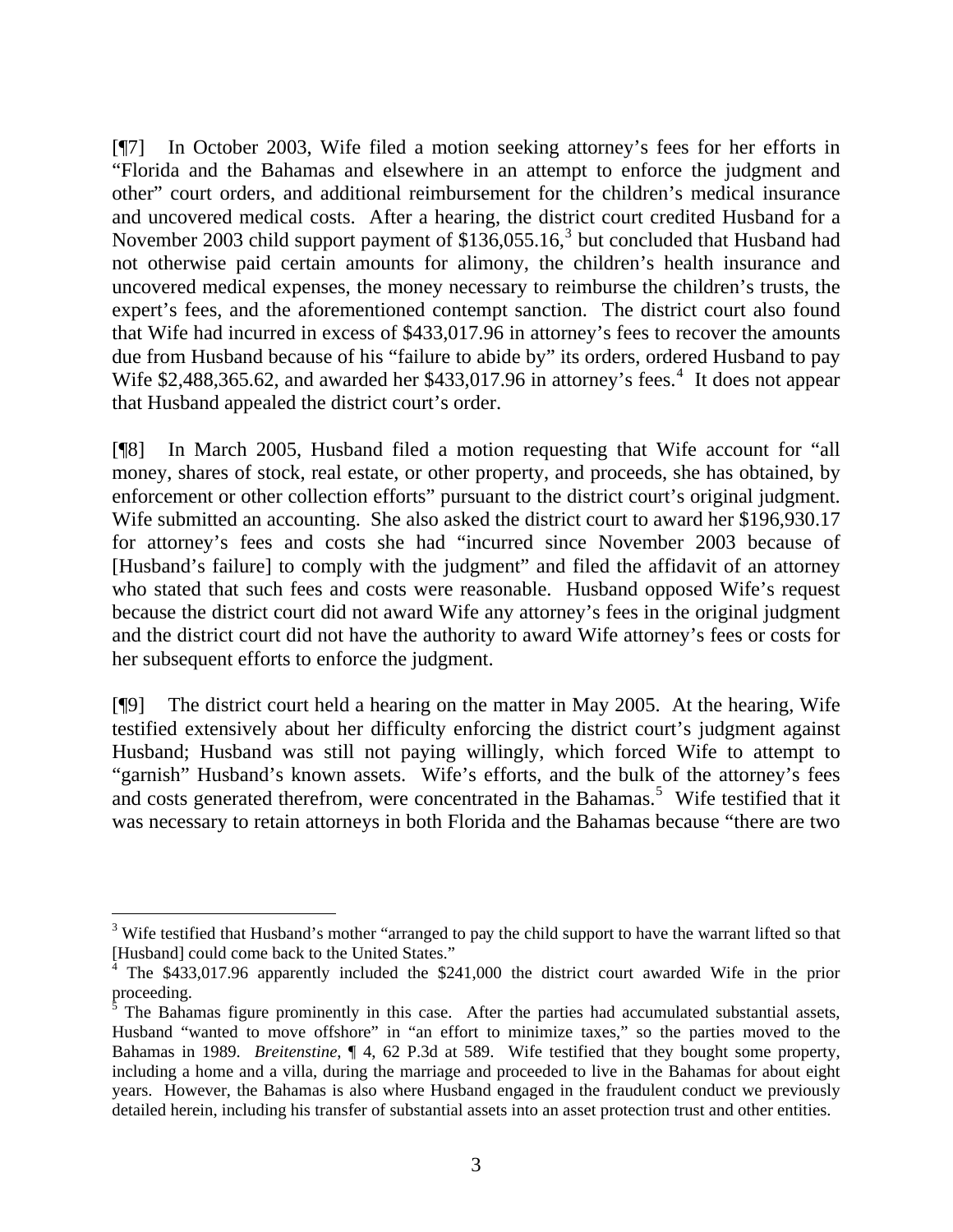different jurisdictions involved so it requires attorneys in both of those places."<sup>[6](#page-4-0)</sup> The proceedings in the Bahamas included Husband's appeal of an asset freeze order, which appeal was ultimately dismissed, and "several hearings" involving "all sorts of procedural and philosophical issues" in an attempt to persuade a Bahamas court to recognize the Wyoming district court's judgment. Wife testified that she recently obtained a partial summary judgment against Husband "personally," "so that whatever he holds personally in the Bahamas he is required to pay and they won't let the money just stay there in the Bahamas without it being distributed." She must now try to pierce Husband's "irrevocable trust" (presumably an asset protection trust) and his other business entities in the Bahamas, and she "could be years" from actually collecting the amounts Husband owes her in the instant case.

[¶10] It appears that the balance of Wife's attorney's fees and costs stem from: 1) a lawsuit Wife filed in Florida relating to the \$550,000 condominium previously referred to herein; 2) a garnishment involving a Virginia law firm; 3) two garnishments in Ohio, as well as consultations with attorneys there regarding the death of Husband's mother according to Wife, Husband should inherit "several million dollars" and Wife began to explore how she might access that money in order to satisfy the judgment; 4) a garnishment in Iowa—a bank account has been frozen but the bank has not distributed any proceeds to Wife; and 5) various related representation provided by Wife's Wyoming attorney.

[¶11] The district court ordered Husband to pay Wife \$2,511,236.36 in principal and interest after crediting Husband for the \$1,603,302.98 in total assets Wife had collected to date (\$113,491.27 of which Wife had collected via two garnishments since the district court's previous order). The district court also found that Husband "continued to fail to abide by [its] orders," forcing Wife "to continue to expend funds on legal counsel and costs in both this country and [the Bahamas] and [to incur] an additional \$196,930.17 in attorneys fees and costs. These fees are reasonable." Wife submitted, and the district court received, an exhibit containing itemized bills for the attorney's fees and costs Wife paid in attempting to enforce the district court's original judgment. It ordered Husband to pay Wife the attorney's fees that it had previously awarded her, and awarded Wife \$196,930.17 in new attorney's fees. Husband now appeals the district court's decision.

## **DISCUSSION**

[¶12] Husband contends on appeal that Wyo. Stat. Ann. § 20-2-111 authorized the district court to award Wife attorney's fees and costs for "funds needed during the

<span id="page-4-0"></span><sup>&</sup>lt;sup>6</sup> She was also required to retain an additional Bahamas attorney "from the Queen's Council because we were going to have to go to the supreme court in the Bahamas." According to Wife, this attorney was one of only three such attorneys in the Bahamas.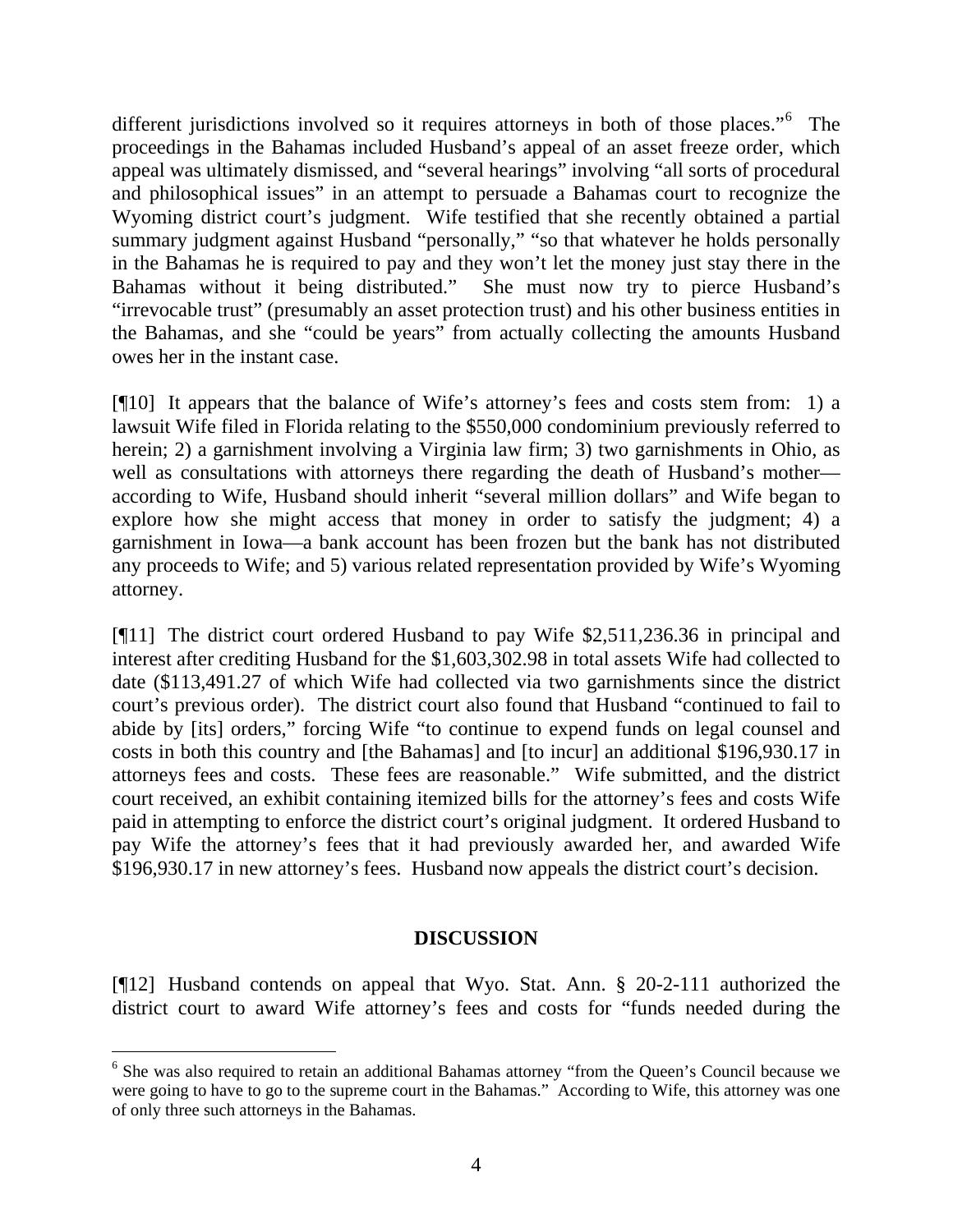pendency of the litigation," but not for "proceedings to enforce a money judgment against her former spouse following the divorce decree." He argues that each party was to pay his or her respective attorney's fees and costs according to the original judgment, and "it is beyond reason to believe that a person who obtains a money judgment in Wyoming can take it to sister states, or to foreign countries, begin enforcement proceedings, and return to the Wyoming 'well' periodically for judicially gifted attorney fees and costs, until it is finally satisfied." This argument poses a legal question, and we review such a question *de novo* without affording deference to the district court's decision. *Finch v. Farmers Co-Op Oil Co.*, 2005 WY 41, ¶ 7, 109 P.3d 537, 541 (Wyo. 2005).

[¶13] Wyo. Stat. Ann. § 20-2-111 provides as follows:

 In every action brought for divorce, the court may require either party to pay any sum necessary to enable the other to carry on or defend the action and for support and the support of the children of the parties during its pendency. The court may decree costs against either party and award execution for the costs, or it may direct costs to be paid out of any property sequestered, in the power of the court, or in the hands of a receiver. The court may also direct payment to either party for such purpose of any sum due and owing from any person.

[¶14] We have previously interpreted this statutory language "as authorizing the reimbursement of a party's attorney's fees in proceedings to modify or enforce divorce decrees, as well as in original actions for divorce." *Broyles v. Broyles*, 711 P.2d 1119, 1129 (Wyo. 1985). *See also Roberts v. Roberts*, 816 P.2d 1293, 1298 (Wyo. 1991) (statute "interpreted to authorize the reimbursement of a party's attorney's fees in proceedings to modify or enforce divorce decrees"); *Haltom v. Haltom*, 755 P.2d 876, 879 (Wyo. 1988) (statute considered "as authority to award attorney's fees in an action for divorce or any continuing litigation of such action"); *Prentice v. Prentice*, 568 P.2d 883, 886 (Wyo. 1977); *Karns v. Karns*, 511 P.2d 955, 958 (Wyo. 1973); and *Ulrich v. Ulrich*, 366 P.2d 999, 1002 (Wyo. 1961). This approach clearly anticipates that a court may, in its discretion, award attorney's fees and costs to a party in such a proceeding subsequent to the entry of the original divorce decree or judgment. *See, for example, Rocha v. Rocha*, 925 P.2d 231, 233-34 (Wyo. 1996) (custody modification); *Delgado v. Delgado*, 773 P.2d 446, 448-49 (Wyo. 1989) (recognizing statutory authority for award of attorney's fees in contempt proceeding to enforce visitation rights, but remanding for more evidence on the amount and reasonableness of attorney's fees and costs); and *Hendrickson v. Hendrickson*, 583 P.2d 1265, 1268 (Wyo. 1978) (fees awarded for appeal of divorce decree).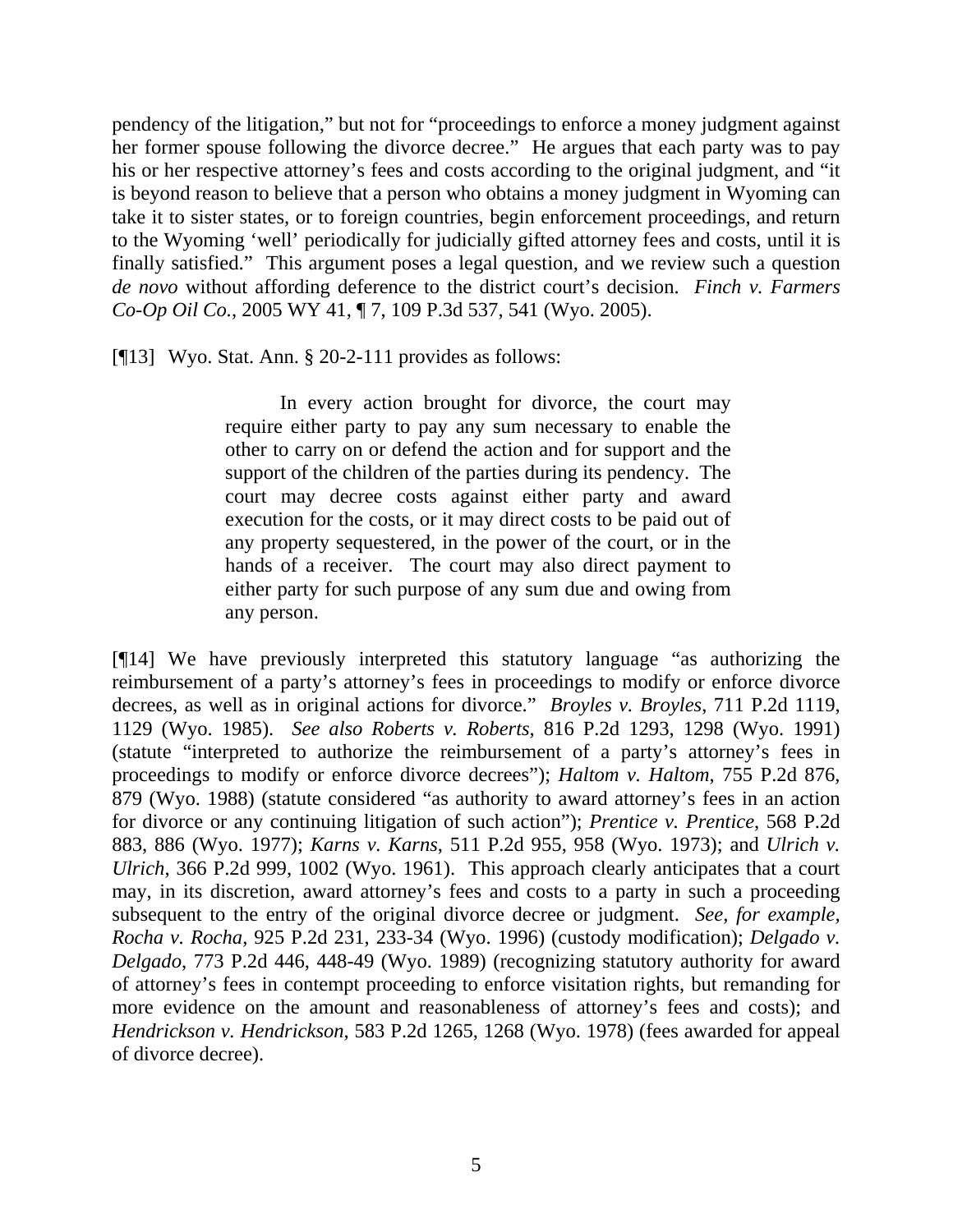[¶15] Our decision in *Haltom* is noteworthy. In that case, the parties had been "granted a dissolution of marriage, and a stipulated judgment was entered" by a California court, which judgment "incorporated by reference the parties' marital and property settlement agreement." *Haltom*, 755 P.2d at 877. The husband subsequently registered the California judgment in Wyoming. Each party then asked a Wyoming district court to enforce the California judgment against the other party, particularly with respect to ordering the transfer of money and other personal property. *Id.* The district court resolved the issues presented by the parties and awarded the wife \$1,502 in attorney's fees and costs, as well as accruing attorney's fees. *Id.* at 877-78. On appeal, we reversed the district court's decision to the extent that it improperly modified the California judgment, found that the husband was estopped from claiming an interest in some property because he had not complied with the California judgment, and upheld the award of attorney's fees and costs to the wife pursuant to Wyo. Stat. Ann. § 20-2-111. *Id.* at 878-79.

[¶16] The Nebraska Supreme Court similarly applied statutory language nearly identical to Wyo. Stat. Ann. § 20-2-111 in *Miller v. Miller*, 71 N.W.2d 478 (Neb. 1955). In *Miller*, 71 N.W.2d at 479, the district court granted the wife a divorce and ordered the husband to pay the wife alimony. The wife later requested that the district court award her attorney's fees "'incurred . . . in enforcing collection'" of the alimony. *Id.* at 480. The district court granted this request and awarded the wife \$1,500 in attorney's fees. *Id.* The husband appealed the district court's decision and the Nebraska Supreme Court's reasoning was, in pertinent part, as follows:

> Appellant [the husband] argues that there was no proceeding in court incidental to procuring satisfaction of the alimony judgment and that there is neither statute nor uniform course of procedure which authorizes the allowance made to appellee [the wife]. This contention may not be sustained. If a defendant in a divorce case fails to satisfy a judgment for alimony rendered therein in favor of the plaintiff according to its terms, and the plaintiff employs counsel to enforce it and this is accomplished with or without court proceeding, the court in which the judgment was rendered has discretionary power by virtue of section 42-308, R.R.S.1943, to require the defendant to pay to the plaintiff a reasonable sum as compensation for the services of her counsel in obtaining satisfaction of the judgment. The relevant part of section 42- 308, R.R.S.1943, provides: "In every suit brought  $* * *$  for a divorce \* \* \* the court may, in its discretion, require the husband to pay any sum necessary to enable the wife to carry on or defend the suit during its pendency; and it may decree costs against either party  $*\cdot^*$  ." In Lippincott v. Lippincott,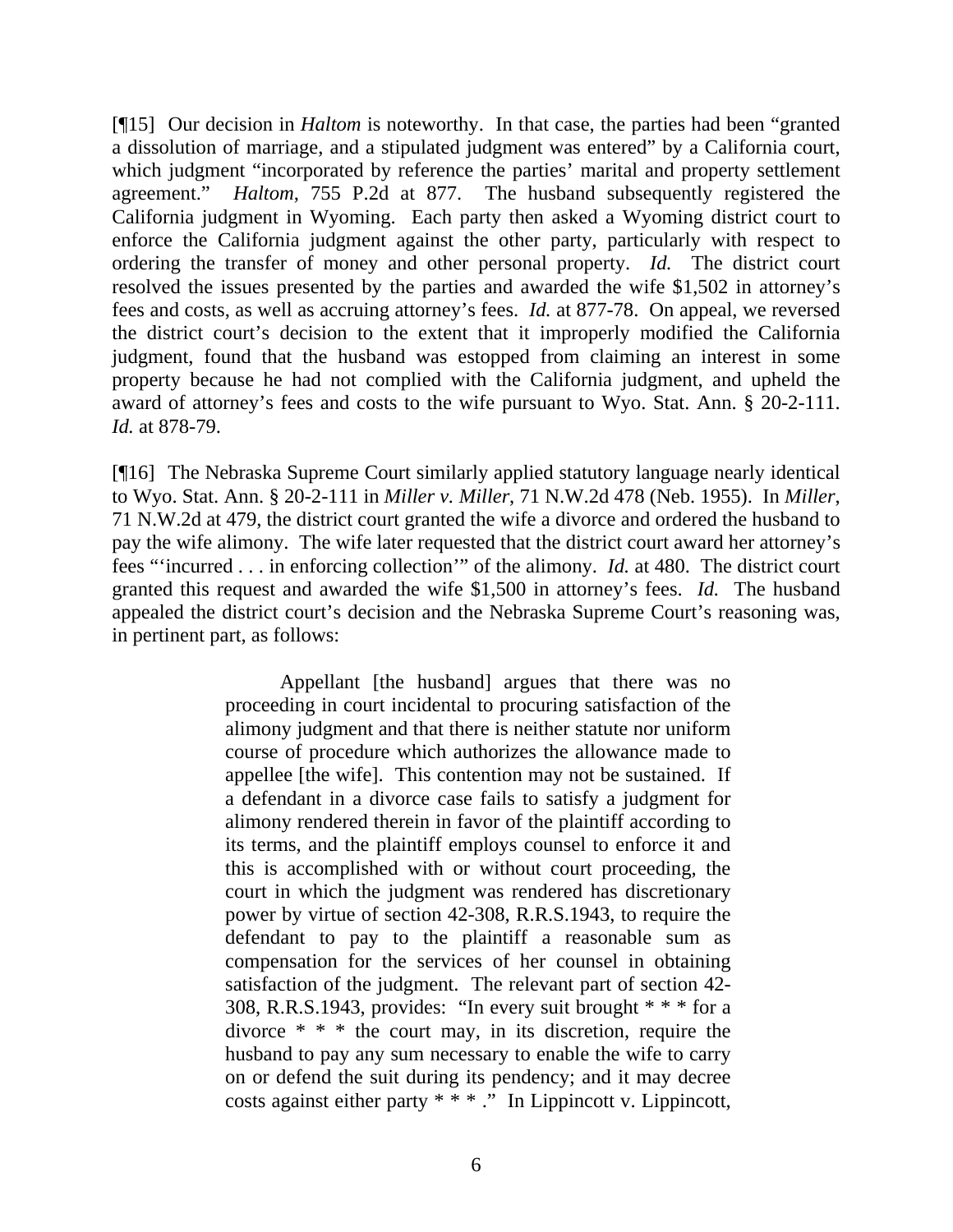152 Neb. 374, 41 N.W.2d 232, 235, it is said: "\* \* \* the trial court has discretionary power and authority in a divorce action to require the husband to pay any sum necessary to enable the wife to carry on or defend the suit during its pendency, and decree costs against either party. Section 42- 308, R.S.1943. Actions for divorce are conducted in the same manner as other suits in courts of equity, and the trial court has authority to decree costs and enforce its decrees as in other cases. Section 42-307, R.S.Supp.,  $1949.$  \* \* \* The action at bar was \* \* \* a proceeding in the original action during its pendency, to obtain an allowance of expenses and attorneys' fees as a judgm[e]nt for costs, necessitated in order to enforce and make effective the provisions of the court's decree, which defendant had \* \* \* refused to perform \* \* \* . In that connection, the court retained jurisdiction of the divorce proceedings at all times, whether the decree so provided or not, to enforce its decree with regard to compliance with the award of alimony. \* \* \* Contrary to defendant's contention, dissolution of the marital relations by the divorce decree did not terminate the authority of the court to allow such expenses and attorneys' fees." . . .

*Id.* at 483-84 (internal citations omitted). *See also Schaeffer v. Schaeffer*, 308 N.W.2d 226, 229 (Mich. Ct. App. 1981).

[¶17] In the instant case, it is apparent from the record (including the accounting and itemized legal bills Wife submitted to the district court, as well as Wife's testimony) that Wife incurred the attorney's fees and costs at issue while attempting to enforce the district court's judgment against Husband. Husband does not argue otherwise. Wife's efforts were occasioned by Husband's continued failure to comply with the judgment and have been further complicated by Husband's fraudulent conduct leading up to the divorce proceedings. We conclude that Wyo. Stat. Ann. § 20-2-111, as previously interpreted or applied in our decisions, authorized the district court to award Wife attorney's fees and costs for this purpose.

[¶18] Husband also claims, in six sentences of argument in his appellate brief, that Wife failed to demonstrate that most of the attorney's fees and costs the district court awarded her were reasonable.<sup>[7](#page-7-0)</sup> It is true that the "party seeking to recover attorney's fees bears the burden of demonstrating the reasonableness of the fees and must submit an itemized bill reflecting the time and rate charged." *Black v. De Black*, 1 P.3d 1244, 1252 (Wyo. 2000).

<span id="page-7-0"></span> $<sup>7</sup>$  Husband's counsel stated in the district court that he did not question the reasonableness of the fees and</sup> costs billed by Wife's Wyoming counsel.